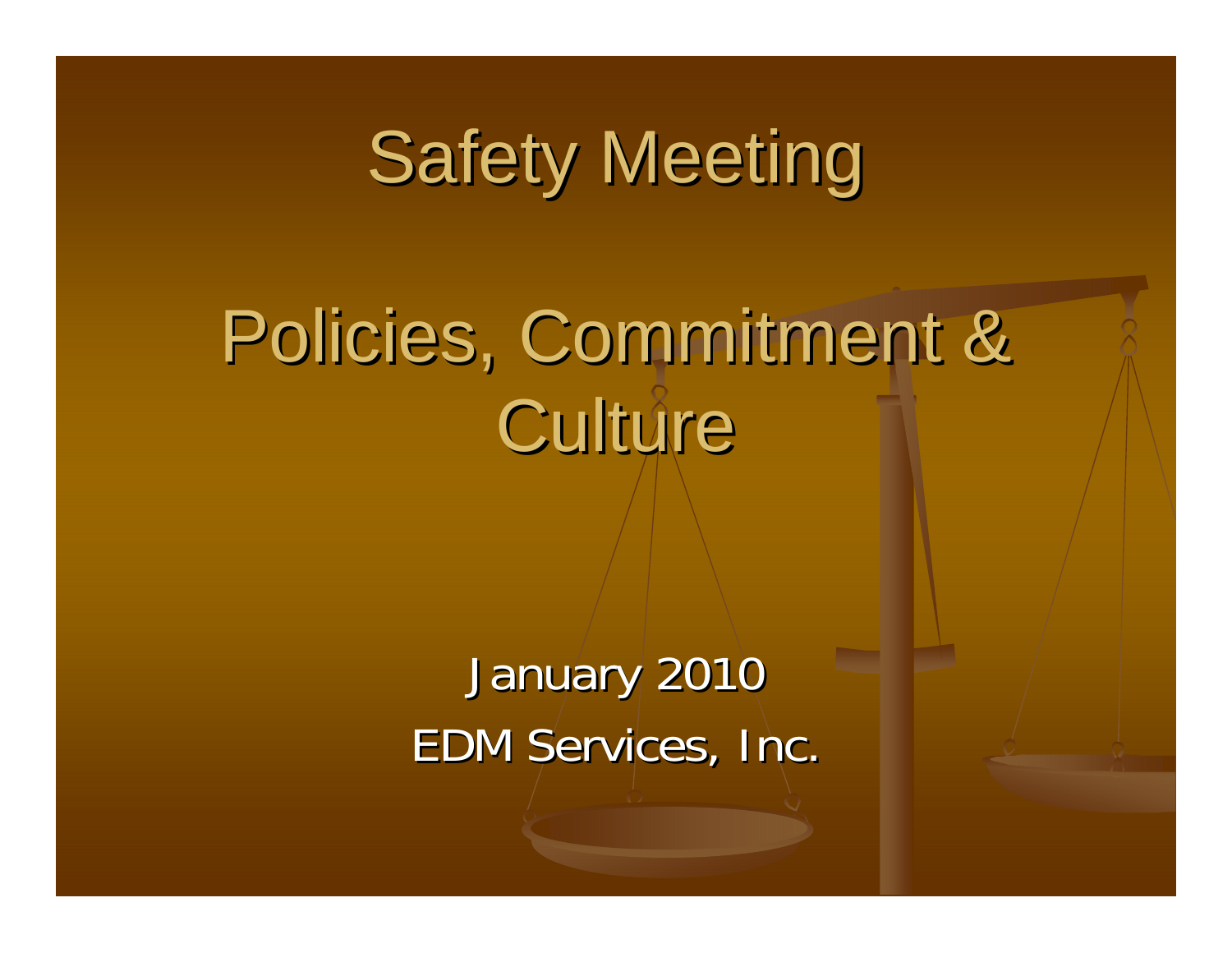### Policies

#### **Safety is planned, budgeted and measured Safety is planned, budgeted and measured**

- $\blacksquare$ Perform required maintenance on all company vehicles as well as a valid drivers license from the employee using the vehicle.
- $\blacksquare$ Proper implementation of company drug testing programs which include DISA and ASAP.
- п Regular maintenance on fire extinguishers.
- $\blacksquare$ Regular walk-thru's to identify potential hazards.
- $\blacksquare$ Once a month safety meetings.
- $\blacksquare$ Tailgate meetings before any offsite job begins.
- п Hands free cell phone use while driving.
- $\blacksquare$ Communication of any safety related issues immediately.

#### **Our 3 Goals: Our 3 Goals:**

- 1. Improve the safety and health for all workers, as evidenced by fewer hazards, reduced exposures, and fewer injuries, illnesses, and fatalities.
- 2. Change workplace culture to increase employer and worker awareness of, commitment to, and involvement in safety and health
- 3. Secure public confidence through excellence in the development and delivery of OSHA's programs and services.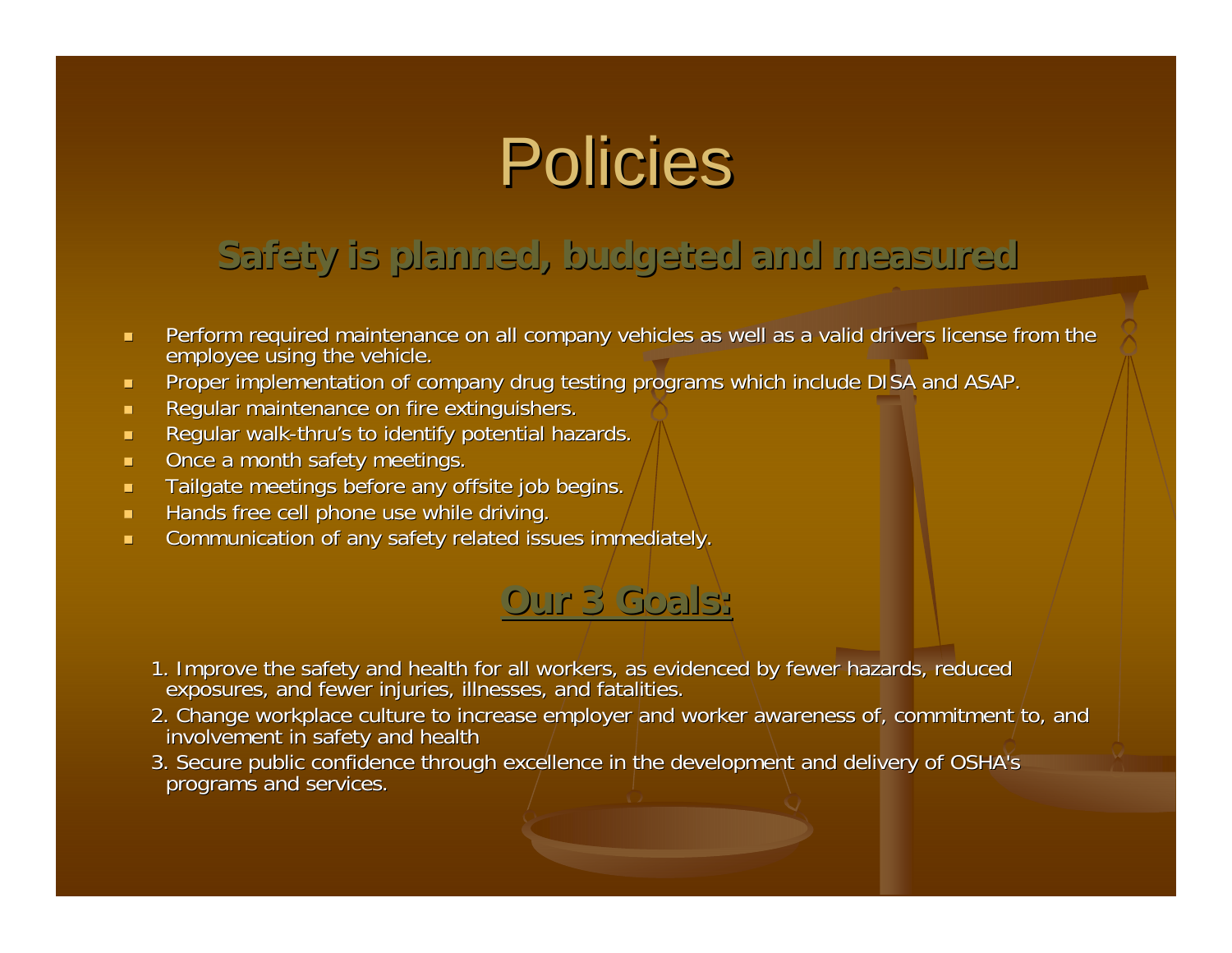# **Safety Hazards**

- $\blacksquare$ Chemical - toxic, flammable, corrosive, explosive
- $\blacksquare$ Electrical - shock/short circuit, fire, static, loss of power
- $\blacksquare$ Ergonomics - strain, human error
- $\blacksquare$ **Excavation** - collapse -
- $\mathbf{u}$  . Explosion - chemical reaction, over pressurization
- $\mathbf{H}^{\text{max}}$ ■ Fall - condition results in slip/trip from heights or on walking surfaces — poor<br>housekeeping, uneven surfaces, exposed ledges)
- $\mathbf{H}^{\text{max}}$ Fire/Heat - burns to skin and other organs
- $\blacksquare$ Mechanical - vibration, chaffing, material fatigue, failure, body part exposed to damage
- $\mathbf{m} \in \mathbb{R}^n$ Noise - hearing damage, inability to communicate, stress
- $\blacksquare$  . Radiation - X-rays, microwave ovens, microwave towers for radio or TV stations or wireless technology
- $\blacksquare$  . Struck By - falling objects and projectiles injure body
- $\mathbf{m} \in \mathbb{R}^n$ Struck Against - injury to body part when action causes contact with a surface, as when screwdriver slips
- $\blacksquare$ Temperature Extreme - heat stress, exhaustion, hypothermia
- $\blacksquare$ Visibility - lack of lighting or obstructed vision that results in error or injury
- $\blacksquare$ Weather Phenomena - snow, rain, wind, ice that increases or creates a hazard **increases** a hazard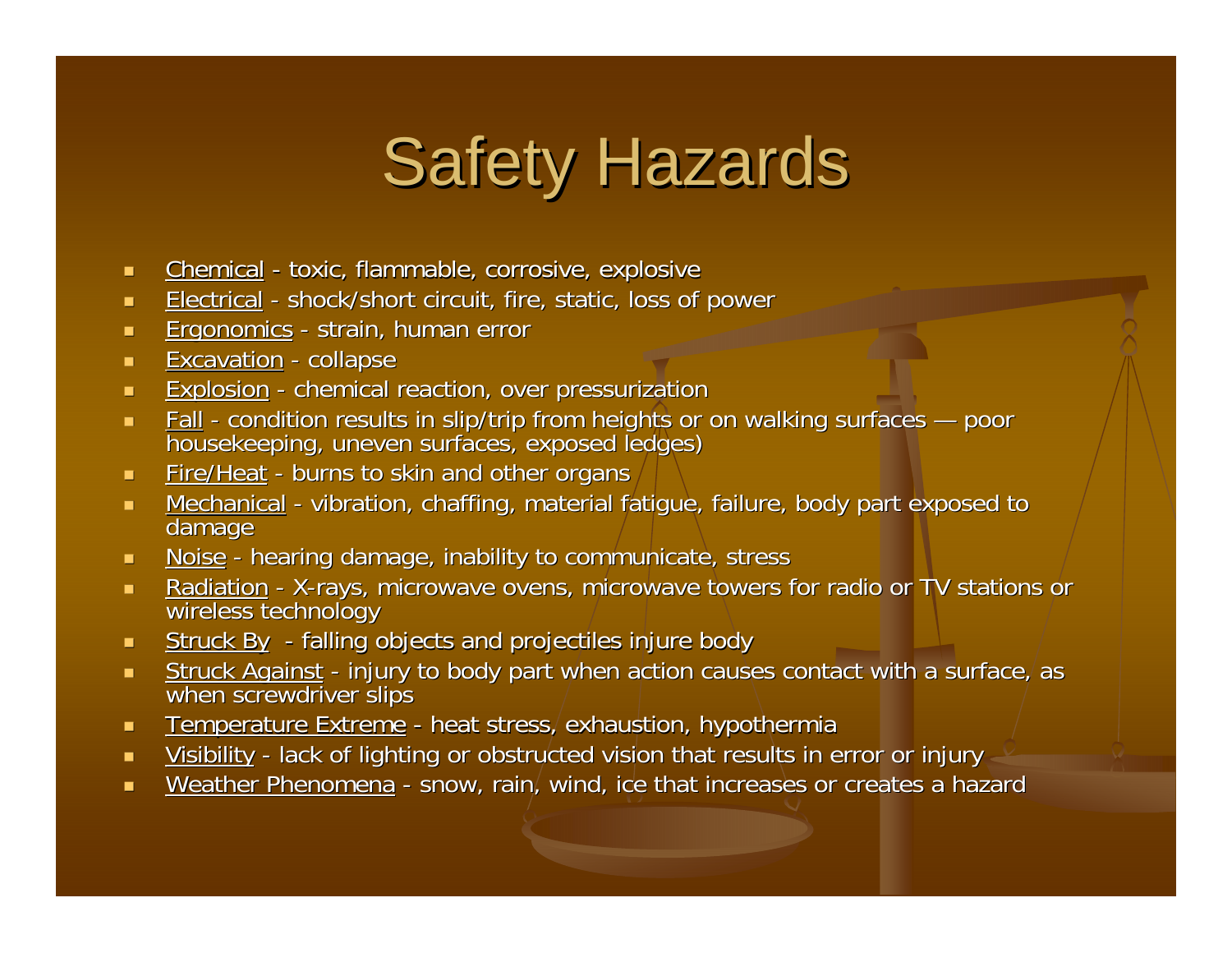### Commitment

Workplace safety refers to the working environment<br>Tactors that<br>Tactors the safety and health of employees.

- Attention to safety issues can not only help businesses avoid legal<br>penalties, but also improve employee morale, productivity, and<br>retention. retention .
- Businesses armed with solid workplace safety policies and records realize enormous benefits in the realm of insurance. realize enormous benefits in the realm of insurance.
- Analysis examines the relationship between the worker, the task, in between the worker, the task, in the tools and the work environment. the tools and the work environment.
- $\blacksquare$ Analyze individual workstations and other areas for hazards — the potential for harm — be it a frayed electrical cord, repetitive motion, toxic chemicals, mold, lead paint or lifting heavy objects.